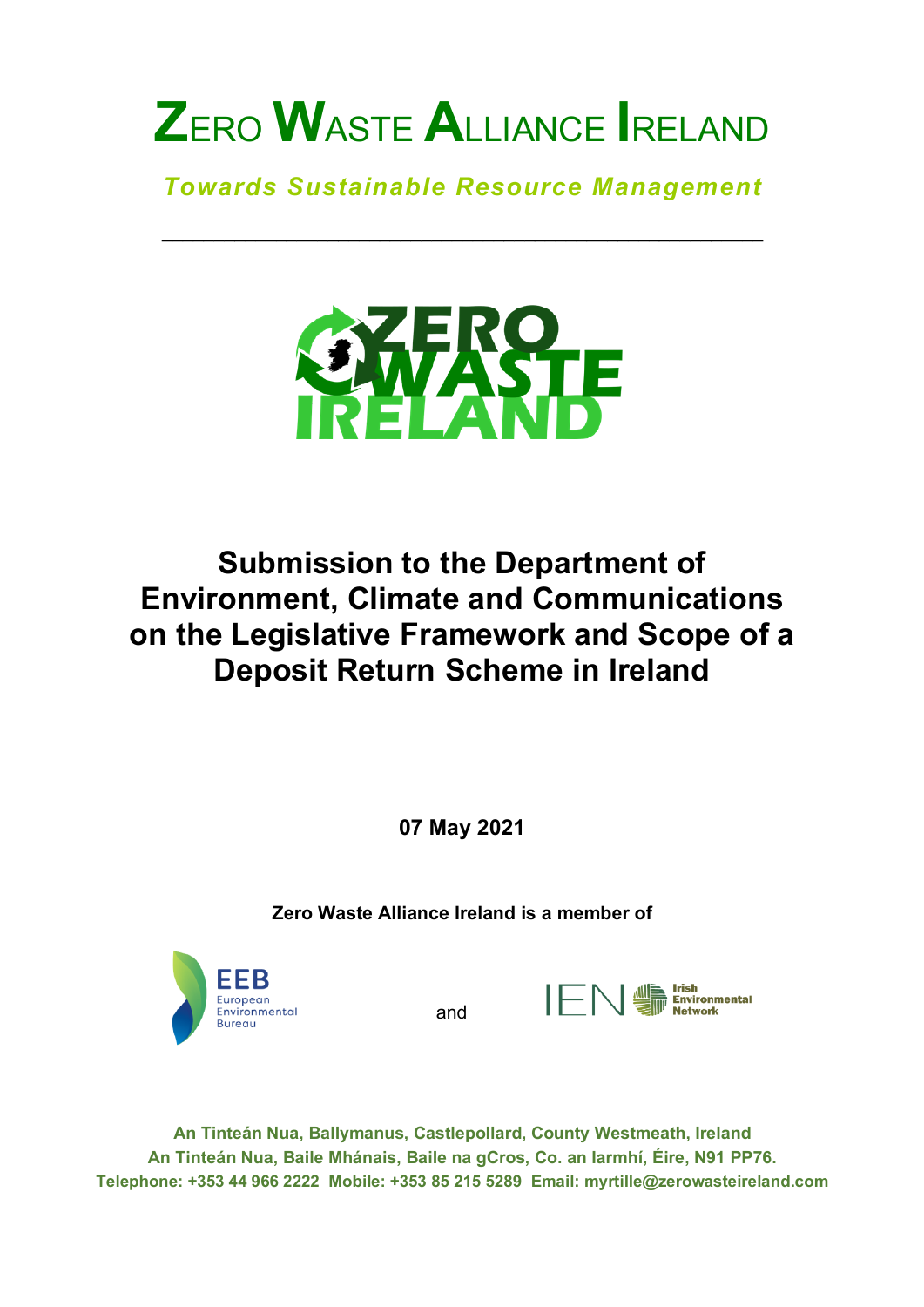#### *Towards Sustainable Resource Management* \_\_\_\_\_\_\_\_\_\_\_\_\_\_\_\_\_\_\_\_\_\_\_\_\_\_\_\_\_\_\_\_\_\_\_\_\_\_\_\_\_\_\_\_\_\_\_\_\_\_\_\_\_\_\_\_\_\_

**An Tinteán Nua, Ballymanus, Castlepollard, County Westmeath 07 May 2021**

Deposit Return Scheme Consultation, Department of Environment, Climate and Communications, 29-31 Adelaide Road, Dublin D02 X285.

> **BY EMAIL TO:**  Wastecomments@DCCAE.gov.ie

Dear Sir / Madam,

#### **Observations on the Legislative Framework and Scope of a Deposit Return Scheme in Ireland**

#### *Submission by Zero Waste Alliance Ireland to the Department of Environment, Climate and Communications*

On behalf of Zero Waste Alliance Ireland (ZWAI), we attach our observations in response to the Public Consultation issued by the Department of Environment, Climate and Communications on the legislative framework and scope of a Deposit and Return Scheme in Ireland. As stated in the Consultation document dated 01 April 2021, this public consultation is intended to obtain views of stakeholders and members of the public on design options for the proposed DRS.

Our submission provides observations on potential DRS models that could be appropriate for Ireland, while at the same time we set out our views on Deposit and Return Schemes generally. We paid particular attention to the role of such schemes in assisting Ireland's transition to a more resource efficient "Circular Economy", and eventually to achieving the target of "Zero Waste", within the over-arching aim of becoming fully "climate neutral".

We hope that the attached submission will help the Department of Communications, Climate Action and Environment to implement without further delay a suitable Deposit and Return Scheme. In expressing this hope, ZWAI is conscious that if any further delays are contemplated by the Department, Ireland could be one of the last EU Member States to introduce a DRS.

Yours sincerely,

Jack O'Sullivan.

Jack O'Sullivan

**On behalf of Zero Waste Alliance Ireland**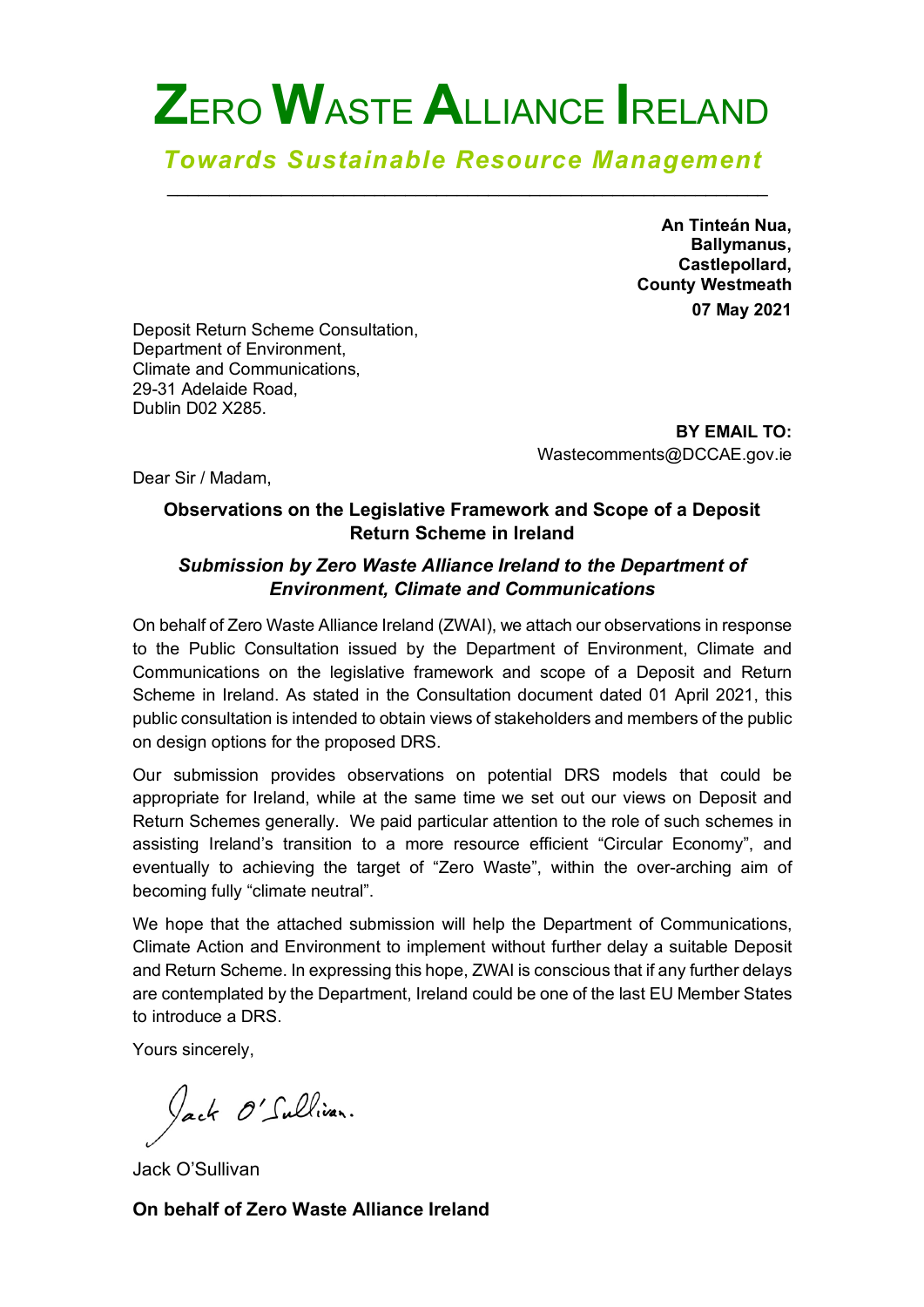*Towards Sustainable Resource Management*

\_\_\_\_\_\_\_\_\_\_\_\_\_\_\_\_\_\_\_\_\_\_\_\_\_\_\_\_\_\_\_\_\_\_\_\_\_\_\_\_\_\_\_\_\_\_\_\_\_\_\_

#### **Submission to the Department of Environment, Climate and Communications on the legislative framework and scope of a Deposit Return Scheme in Ireland**

# **CONTENTS**

|         |                                              |                      |                      |                      |                      |                      |                        |                      | Page           |
|---------|----------------------------------------------|----------------------|----------------------|----------------------|----------------------|----------------------|------------------------|----------------------|----------------|
| 1.      | <b>Introduction</b>                          |                      |                      |                      |                      |                      |                        |                      | 1              |
| $2_{-}$ | Zero Waste Alliance Ireland                  |                      | $\sim$               | ä.                   |                      | ä,                   | à.                     | $\ddot{\phantom{a}}$ | 1              |
|         | 2.1 Origin and early activities of ZWAI      |                      |                      | ä.                   |                      | ò.                   | à.                     | $\ddot{\phantom{a}}$ | 1              |
|         | 2.2 Our basic principles                     | $\ddot{\phantom{a}}$ | ä.                   | $\ddot{\phantom{a}}$ | $\ddot{\phantom{a}}$ | $\ddot{\phantom{1}}$ | $\ddot{\phantom{1}}$ . | $\ddot{\phantom{1}}$ | $\overline{2}$ |
|         | 2.3 What we are doing                        | ä.                   | $\ddotsc$            | $\ddot{\phantom{1}}$ | Ω,                   | $\ddot{\phantom{a}}$ | $\ddot{\phantom{a}}$   | $\ddot{\phantom{1}}$ | 3              |
| 3.      | <b>Scope of the DRS</b>                      | ä.                   | à.                   | ò.                   | ä,                   | $\ddot{\phantom{a}}$ | $\bar{\mathbf{r}}$ .   | $\ddot{\phantom{1}}$ | 4              |
|         | 3.1 Time frame<br>$\mathbf{L}$               | $\ddot{\phantom{a}}$ | à.                   | ä.                   | ä.                   | ä.                   | à.                     | $\ddot{\phantom{a}}$ | 4              |
|         | 3.2 Beverage packaging                       |                      | à.                   | ă.                   | ă.                   | $\bar{\mathbf{r}}$ . | à.                     | $\ddot{\phantom{1}}$ | $\overline{4}$ |
|         | 3.3 DRS system operator                      |                      | à.                   | ä.                   |                      | à.                   | $\ddot{\phantom{a}}$   |                      | 5              |
|         | 3.4 Retailer obligations                     | $\mathbf{r}$         | à.                   | ă.                   | ă.                   | $\bar{\mathbf{r}}$ . | $\bar{\mathbf{r}}$ .   | ò.                   | 6              |
|         | 3.5 The deposit<br>$\sim$ $\sim$             | $\ddot{\phantom{a}}$ | $\ddotsc$            | à.                   |                      | $\mathbf{r}$ .       | $\bar{\mathbf{r}}$ .   |                      | $\overline{7}$ |
|         | 3.6 Pick-up locations                        | $\ddot{\phantom{a}}$ | $\ddotsc$            | à.                   | $\ddot{\phantom{a}}$ | $\ddot{\phantom{1}}$ | $\ddot{\phantom{1}}$   | $\ddot{\phantom{a}}$ | 8              |
|         | 3.7 Collection and recycling                 |                      | ο.                   | ò.                   | $\ddotsc$            | $\ddot{\phantom{1}}$ | $\ddot{\phantom{1}}$   | $\ddot{\phantom{a}}$ | 9              |
|         | 3.8 Supervision<br>$\sim$                    |                      | ò.                   | ò.                   | ò.                   | $\ddotsc$            | à.                     | $\ddot{\phantom{1}}$ | 11             |
|         | 3.9 All-Ireland approach                     |                      | à.                   | ă.                   | ă.                   | $\ddot{\phantom{a}}$ | $\ddot{\phantom{1}}$   | ò.                   | 12             |
| 4.      | Legislative Framework                        |                      | à.                   | ă.                   | ă.                   | $\bar{\mathbf{r}}$ . | $\bar{\mathbf{r}}$ .   | $\ddot{\phantom{1}}$ | 12             |
|         | 4.1 Preliminary and general                  |                      | $\ddot{\phantom{a}}$ | ă.                   | ä.                   | $\mathbf{r}$ .       | à.                     | $\ddot{\phantom{a}}$ | 12             |
|         | 4.2 Producers responsibility                 |                      | $\ddot{\phantom{a}}$ | ä.                   | ä.                   | $\ddot{\phantom{a}}$ | à.                     | à.                   | 12             |
|         | 4.3 Approved body                            | $\ddot{\phantom{a}}$ | $\ddot{\phantom{a}}$ | ä.                   | $\ddot{\phantom{1}}$ | $\mathbf{r}$ .       | $\bar{\mathbf{r}}$ .   | $\ddot{\phantom{a}}$ | 13             |
|         | 4.4 Functions and power of the approved body |                      |                      |                      |                      | $\mathbf{r}$ .       | $\ddot{\phantom{1}}$ . | $\ddot{\phantom{1}}$ | 13             |
|         | 4.5 Retailer obligations                     | $\ddot{\phantom{a}}$ | à.                   | Ω.                   | Ω,                   | $\ddot{\phantom{1}}$ | $\ddot{\phantom{1}}$   | $\ddot{\phantom{1}}$ | 13             |
|         | 4.6 Deposit<br>$\ddot{\phantom{a}}$          | ò.                   | $\ddotsc$            | ò.                   | $\ddot{\phantom{a}}$ | $\ddotsc$            | $\epsilon$ .           | $\ddot{\phantom{1}}$ | 13             |
|         | 4.7 Enforcement<br>$\sim$                    | ä.                   | ò.                   | Ω.                   | $\ddot{\phantom{a}}$ | ă.                   | $\ddot{\phantom{1}}$   |                      | 14             |
|         | 4.8 Miscellaneous                            | Ω,                   | $\epsilon$ .         | Ω,                   | Ω,                   | Ω,                   | $\ddot{\phantom{a}}$   | $\cdots$             | 14             |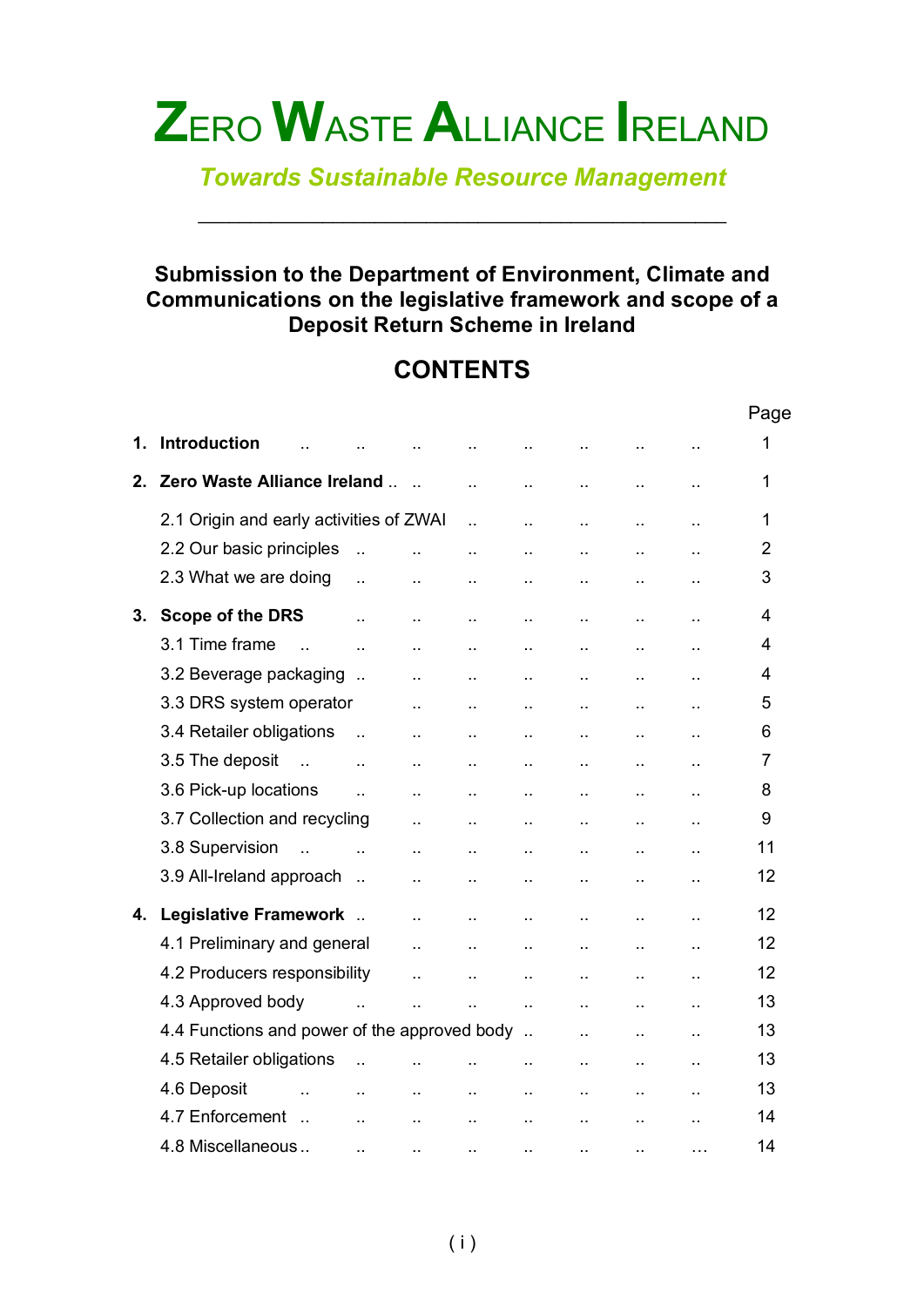*Towards Sustainable Resource Management*

\_\_\_\_\_\_\_\_\_\_\_\_\_\_\_\_\_\_\_\_\_\_\_\_\_\_\_\_\_\_\_\_\_\_\_\_\_\_\_\_\_\_\_\_\_\_\_\_\_\_\_

## **Submission to the Department of Environment, Climate and Communications on the legislative framework and scope of a Deposit Return Scheme in Ireland**

**07 May 2021**

### **1. INTRODUCTION**

On 01 April 2021, the Department of Environment, Climate and Communications issued a public consultation on the preferred model and legislative framework for a Deposit and Return Scheme (DRS). This is the second consultation on DRS ZWAI has responded to, the first being on 02 October 2020, on potential models for a DRS.

The Department's consultation paper asked respondents to consider the issues highlighted within the paper; and, in response, we have outlined our concerns and made recommendations where appropriate. As well as commenting on the highlighted issues, we have discussed other issues which we consider to be important and relevant.

# **2. ZERO WASTE ALLIANCE IRELAND (ZWAI)**

At this point we consider that it is appropriate to mention the background to our submission, especially the policy and strategy of ZWAI.

### **2.1 Origin and Early Activities of ZWAI**

Zero Waste Alliance Ireland (ZWAI), established in 1999, is a Non-Government Environmental Organisation (eNGO). ZWAI has prepared and submitted to the Irish Government and to State Agencies many policy documents on waste management, and continues to lobby Government on the issue of using resources more sustainably, and on the implementation of the Circular Economy.

Our principal objectives are:

i) sharing information, ideas and contacts,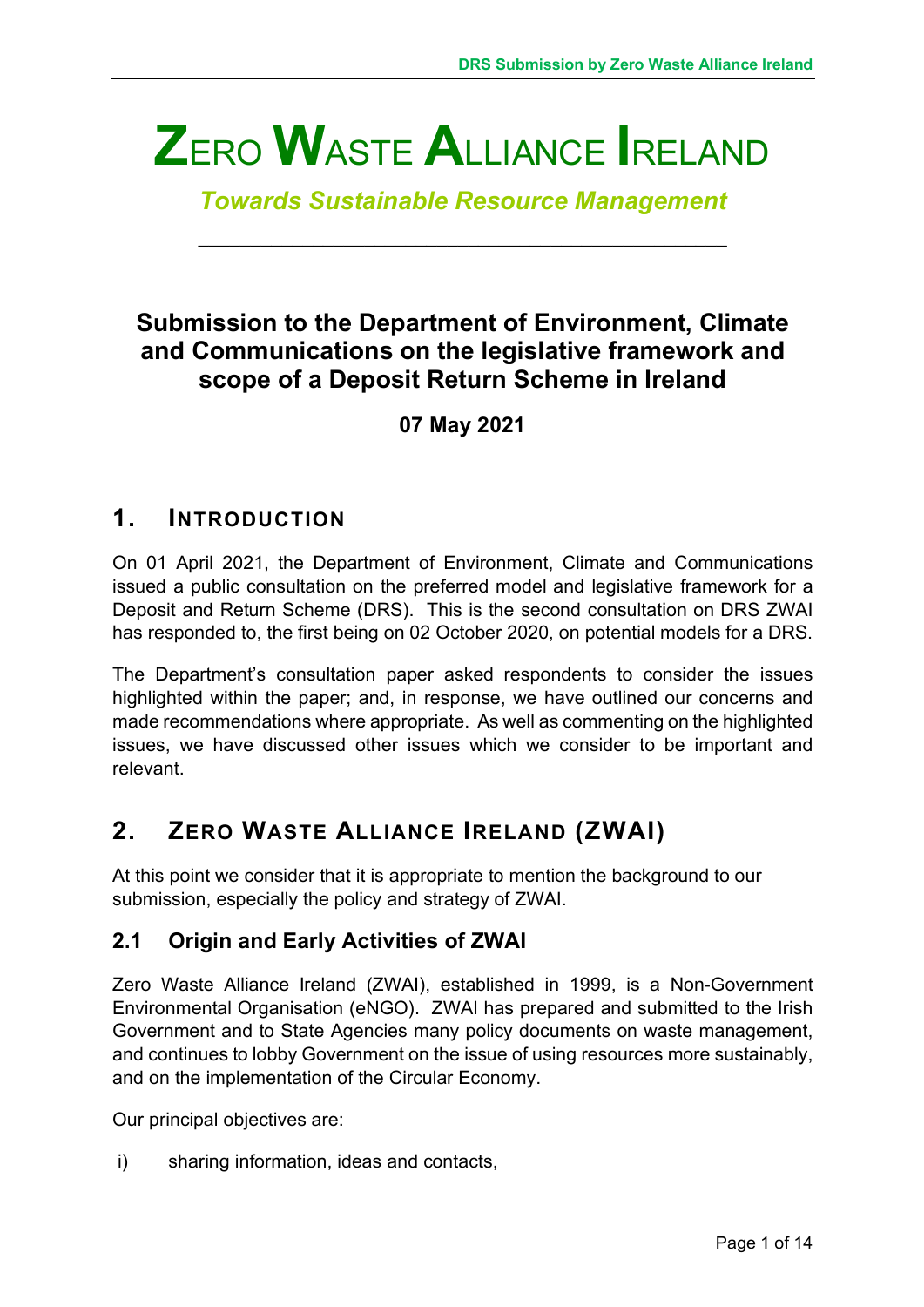- ii) finding and recommending environmentally sustainable and practical solutions for domestic, municipal, industrial and agricultural waste management in Ireland;
- iii) lobbying Government and local authorities to implement environmentally sustainable waste management practices, including clean production, elimination of toxic substances from products, re-use, recycling, segregation of discarded materials at source, and other beneficial practices;
- iv) lobbying Government to follow the best international practice and EU recommendations by introducing fiscal and economic measures designed to penalise the manufacturers of products which cannot be re-used, recycled or composted at the end of their useful lives, and to financially support companies making products which can be re-used, recycled or are made from recycled materials;
- v) raising public awareness about the long-term damaging human and animal health and economic consequences of landfilling and of the destruction of potentially recyclable or re-usable materials by incineration; and,
- vi) maintaining contact and exchanging information with similar national networks in other countries, and with international zero waste organisations.

#### **2.2 Our Basic Principles**

Human communities must behave like natural ones, living comfortably within the natural flow of energy from the sun and plants, producing no wastes which cannot be recycled back into the earth's systems, and guided by new economic values which are in harmony with personal and ecological values.

In nature, the waste products of every living organism serve as raw materials to be transformed by other living creatures, or benefit the planet in other ways. Instead of organising systems that efficiently dispose of or recycle our waste, we need to design systems of production that have little or no waste to begin with.

There are no technical barriers to achieving a "zero waste society", only our habits, our greed as a society, and the current economic structures and policies which have led to the present environmental, social and economic difficulties.

"Zero Waste" is a realistic whole-system approach to addressing the problem of society's unsustainable resource flows – it encompasses waste elimination at source through product design and producer responsibility, together with waste reduction strategies further down the supply chain, such as cleaner production, product repairing, dismantling, recycling, re-use and composting.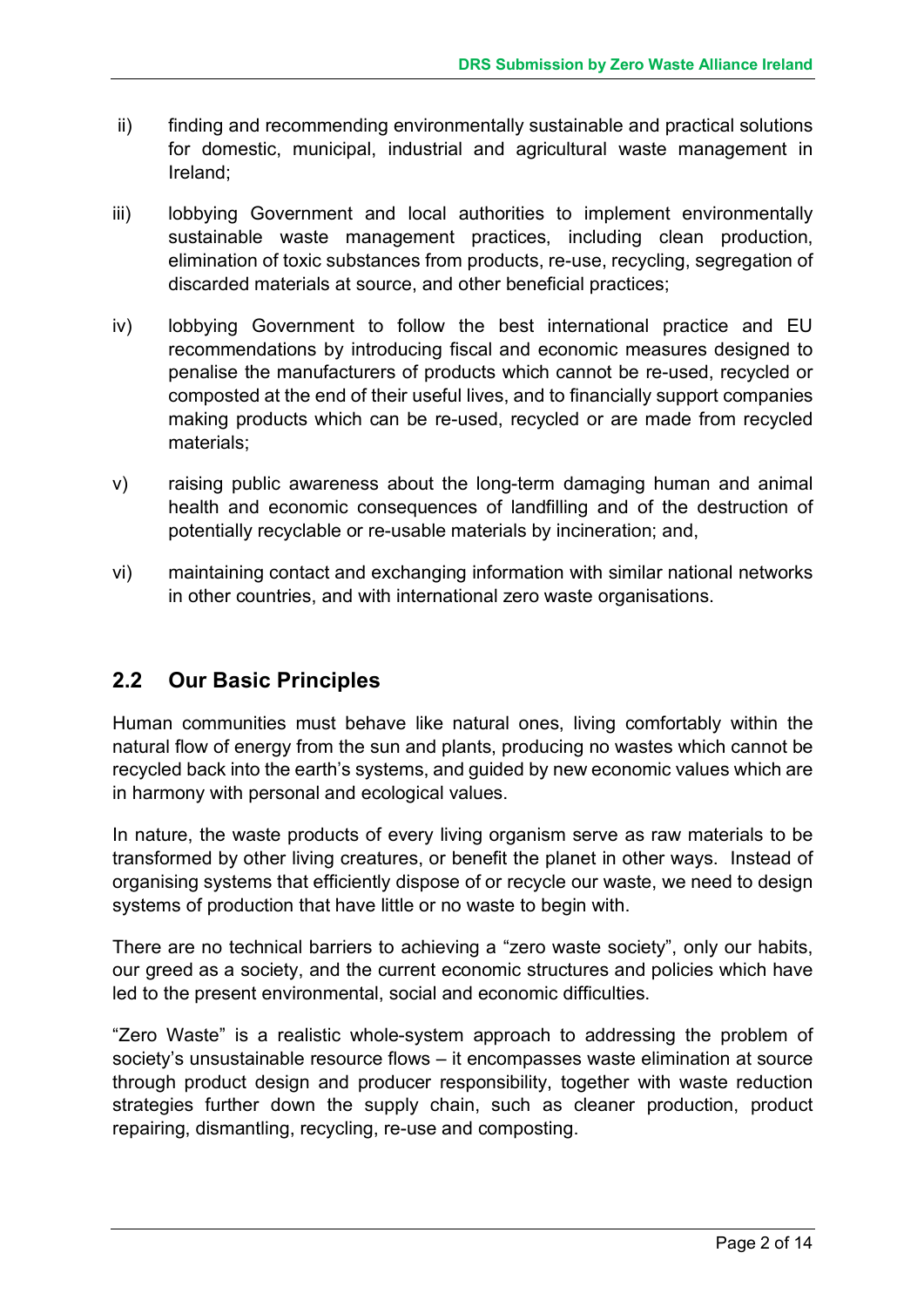ZWAI strongly believes that Ireland should have a policy of not sending to other countries our discarded materials for further treatment or recycling, particularly to developing countries where local populations are being exposed to dioxins and other very toxic POPs. Relying on other countries' infrastructure to achieve our "recycling" targets is not acceptable from a global ecological and societal perspective.

#### **2.3 What We are Doing**

Zero Waste Alliance Ireland has prepared many policy documents on waste management, we continue to lobby the Government of Ireland on the issue of sustainable resource management, and to express our concern at the failure to address Ireland's waste problems at a fundamental level.

In recent decades, as many older landfills were closed or became better managed (primarily as a consequence of the implementation of European Directives, Irish legislation transposing these Directives, the development of a waste licensing regime by the Environmental Protection Agency, and the establishment of the Office of Environmental Enforcement in 2003), concern about the public health effects of landfills decreased considerably.

ZWAI therefore concentrated more on the objectives of ensuring that Ireland's government agencies, local authorities and other organisations will develop and implement environmentally sustainable resources and waste management policies, especially resource efficiency, waste reduction and elimination, the promotion of reuse, repair and recycling, and the development and implementation of the Circular Economy.

As an environmental NGO, and a not-for-profit company with charitable status since 2005, ZWAI also campaigns for the implementation of the UN Sustainable Development Goals, including (but not limited to) Goal 12, Responsible Consumption and Production, and Goal 6, Clean Water and Sanitation (having particular regard to the need to avoid wasting water).

In addition to responding to many public consultations, members of ZWAI have given presentations on how the European Union has addressed the problem of plastic waste (March 2019), on single-use plastic packaging by the food industry (November 2019), and other relevant topics.

It will be clear that ZWAI is primarily concerned with the very serious issue of discarded substances, materials and goods, whether from domestic, commercial or industrial sources, how these become "waste", and how such "waste" may be prevented by redesign along ecological principles. These same ecological principles can be applied to the many ways in which we abstract and use water as a resource, and to the equivalent volumes of wastewater produced as a consequence of these uses.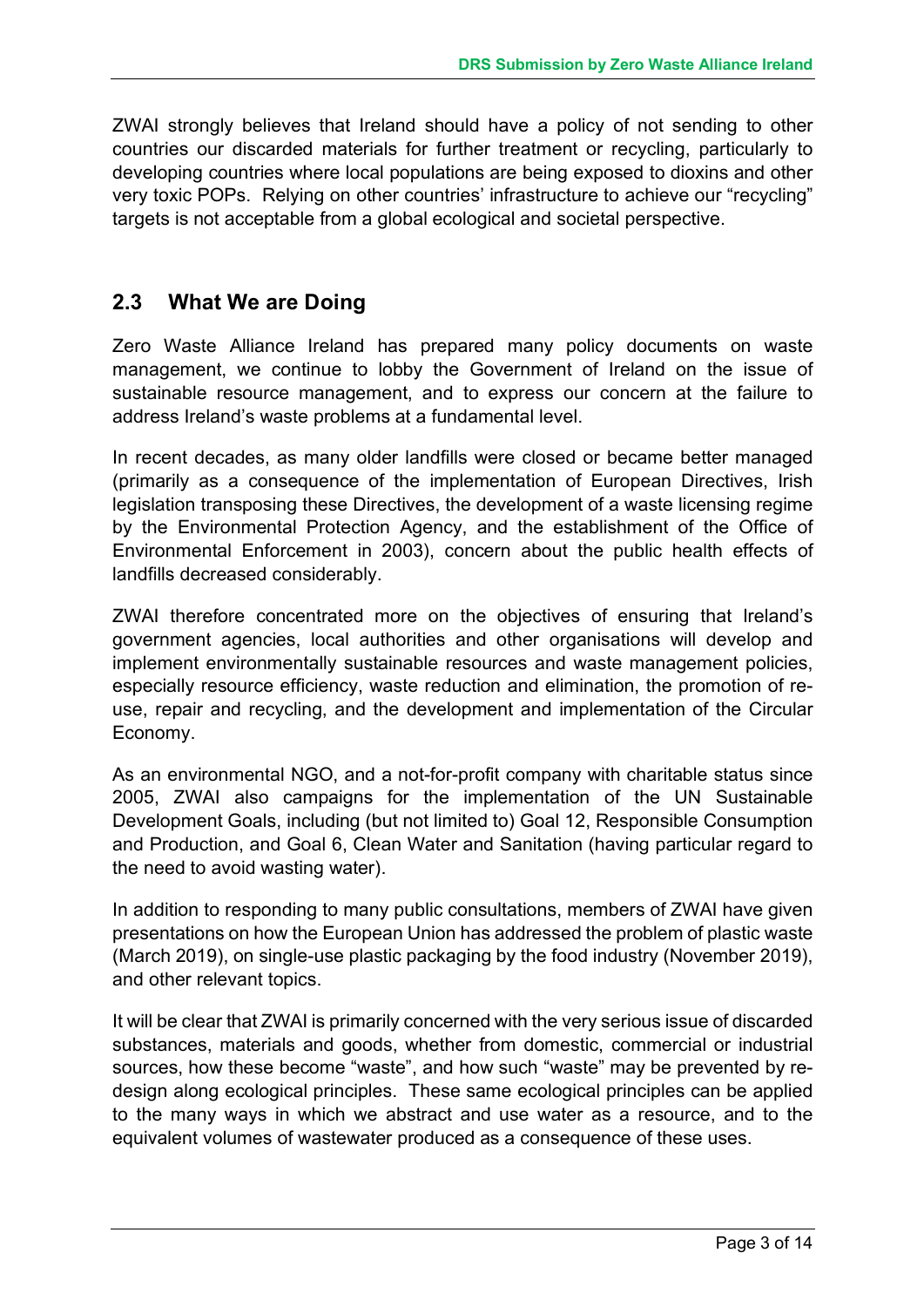**ZWAI** is represented on the Irish Government's Waste Forum and Water Forum (An Fóram Uisce), is a member of the Irish Environmental Network and the Environmental Pillar, and is funded by the Department of Communications, Climate Action and the Environment through the **Irish Environmental Network**.

In 2019 ZWAI became a full member of the **European Environment Bureau** (EEB); and we participate in the development of European Union policy on waste and the Circular Economy.

**ZWAI** continues to maintain working relationships with Zero Waste Scotland, with the Grass Roots Recycling Network in the United States, with the Global Anti-Incinerator Alliance (Global Alliance for Incinerator Alternatives -- GAIA), and other similar international environmental organisations.

Other ZWAI activities include an active web page (http://zerowasteireland.com/), a Twitter account (https://twitter.com/zerowaster), a much-visited Facebook page (https://www.facebook.com/ZeroWasteAllianceIreland/), and a Linked-In page (https://www.linkedin.com/company/zero-waste-alliance-ireland/) for the purpose of raising public awareness of the Zero Waste approach, providing Zero Waste news and activities, and reaching out to supporters and members of the public.

## **3. SCOPE OF THE DRS**

#### **3.1 Time Frame**

The time-scale envisaged by the Department proposes the introduction of the DRS during the third quarter of 2022. By any standards, that is an extraordinarily long time to consider and implement the proposed DRS; even when considering the time needed to raise awareness, train people, install RVMs and ensure that the necessary infrastructure is available.

Ireland is already far behind many European countries in the implementation of a DRS, such as the following: Iceland (1989), Netherlands (1991), Sweden (1994), Finland (1996), Denmark (2000), Germany (2003), Estonia (2005), Lithuania (2016). Lithuania not only set up a DRS within a year, but in the second year of operation this small country had exceeded the 90% return rate required by the EU Single Use Plastics Directive. This is extremely impressive, as other countries such as Iceland and Sweden which have been operating a DRS for a significantly longer period of time have not yet met this target. This provides confirmation that such a system can be executed on a much shorter time frame than that suggested by the Department.

#### **3.2 Beverage Packaging**

ZWAI strongly suggests, as in our previous submission on DRS, that glass should be included in the accepted materials of the scheme. However, we believe there should be a distinction between one-way containers and reusable containers. Glass beverage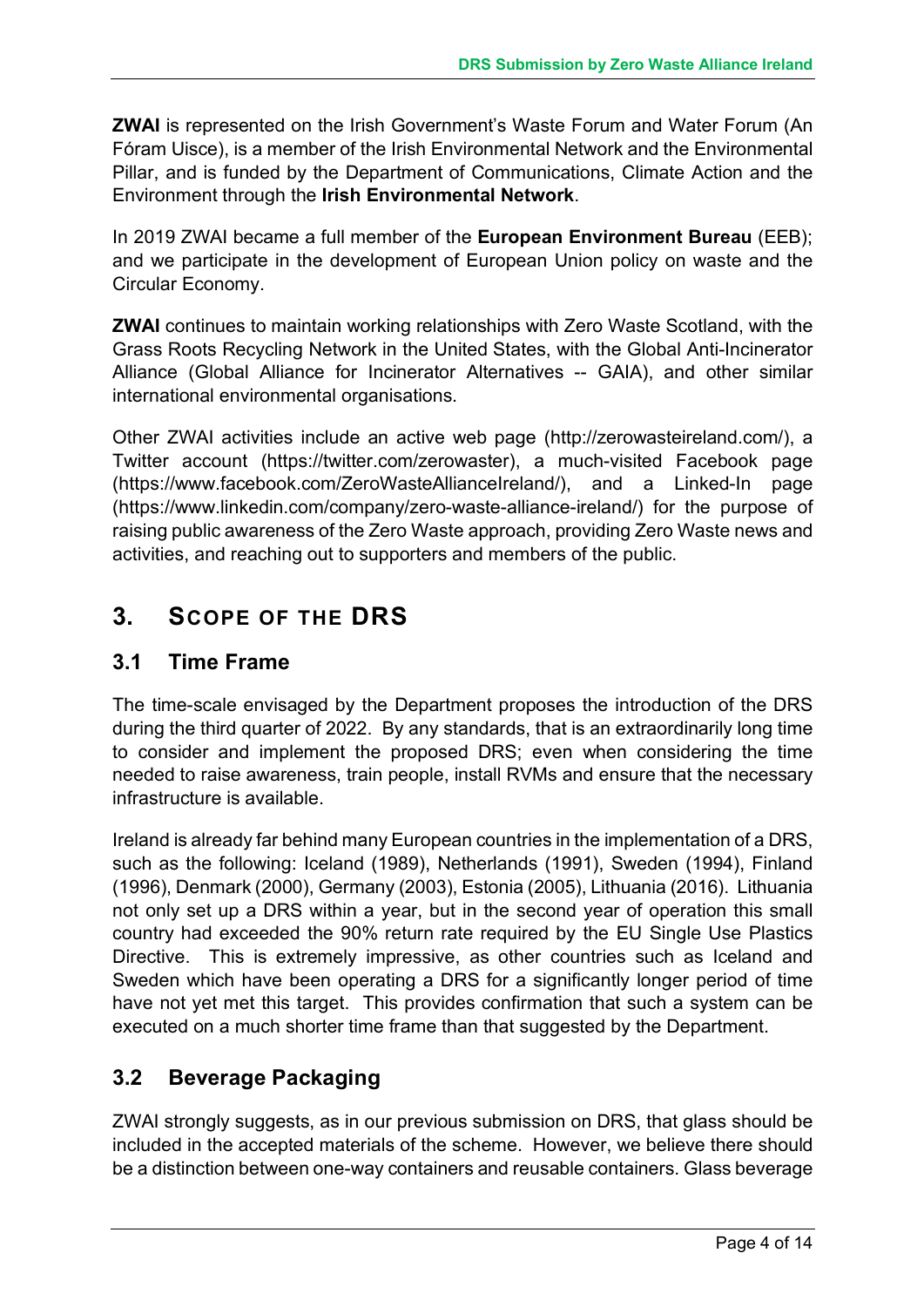containers do not need to be reprocessed as they are easily cleaned and reusable and therefore, are much simpler to put back on the market compared to their single use counter parts.

We recommend a system similar to that which Denmark has implemented, where importers and producers of refillable glass beverage containers are obliged to operate a deposit return system. We propose that these containers should be part of the scheme in the same way that one-use beverage containers are, with the exception that instead of the systems operator being responsible for them, producers should be responsible for their own containers. This would give the DRS system operator the responsibility for most of the management while obliging beverage producers to accept back their own containers for reuse.

Ireland used to operate a similar system for the collection of milk bottles and other glass containers, therefore, it should be relatively straightforward to reintroduce. A report by Reloop revealed that 89% of countries/regions worldwide which have implemented DRS accept glass in their scheme and we believe there is no good reason why Ireland should be a minority.

We also think it is paramount that the DRS includes alcoholic beverage containers. A DRS survey in Germany disclosed that more than half the collected material were alcoholic beverage containers, 34% being from beer alone. An Irish national litter survey prepared for the Department of Communications, Climate and Environment in 2019, disclosed that out of all the beverage cans recorded as litter, 40.9% were classified as alcoholic. Given the drinking culture in Ireland we think it would be a huge mistake to exclude this category of beverage packaging.

#### **3.3 DRS System Operator**

The Department suggested that the system operator will comprise both beverage producers and retailer representatives. We recommend Sweden's approach of ensuring that the retailer representatives are equally shared between large and small/individual retailers. This will ensure that small retailers also have a voice, as the retailer obligations are likely to be more difficult for them than for larger retailers to execute.

The system operator should be chosen wisely and preference should be given to those whose suggested plan prioritises the environmental benefits of the scheme and those who can ensure complete transparency and accountability throughout the scheme. Financial considerations should not be the sole arbiter of the choice.

Once an operator is chosen they should be enrolled on a contract basis that is subject to renewal. Denmark's DRS renews the operators contract every six years. Denmark also performs audits on the system operator every three years and runs regular public consultations to ensure the system is:

1) Cost effective;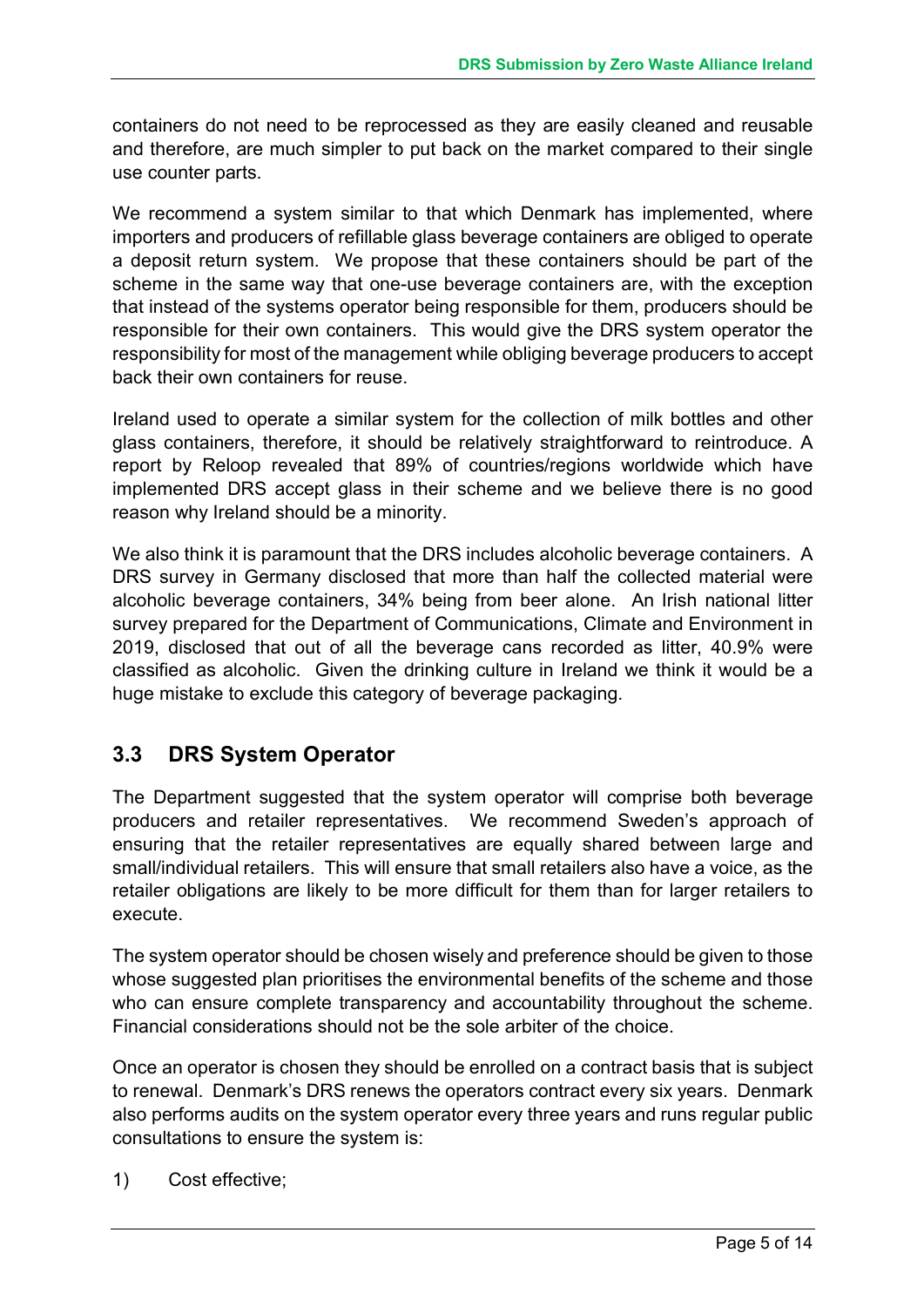- 2) Environmentally effective; and,
- 3) Ensuring stakeholder satisfaction.

Regular public consultations will be necessary to allow the public to express their concerns and allows interested parties to submit proposals on alternative more effective schemes. We strongly encourage Ireland to follow this procedure as the system operator should be regularly scrutinised to ensure the system is running as intended. This procedure also allows for a change in system operator if the current one is not performing as intended. We recommend that the system operator should be selected on the basis of a five-year contract.

The Department also stated that the system operator should promote the scheme and should fund education and awareness campaigns. This is a vital component of the operators' responsibilities, as public awareness is crucial to the success of the scheme. It is not only important for the public to be aware that the deposit is not a product price increase, but they should also be aware of the environmental benefits of the scheme. We hope that this will provide an extra incentive to participate in the scheme alongside the deposit refund. The refund should provide a significant incentive to return the beverage containers particularly amongst lower income individuals.

However, there needs to be a strong awareness campaign about the environmental benefits to provide an extra incentive to those earning a high income who might not bother returning the containers simply for the monetary gain. Therefore, we recommend making a certain percentage of the scheme's revenue dedicated solely to awareness/education campaigns. This suggestion is based on Lithuania's DRS which has mandated that 1% of the scheme's revenue is used for such campaigns. We believe a similar figure would be appropriate for Ireland.

#### **3.4 Retailer Obligations**

As the Department suggested, all retailers selling beverages in the packaging included in the schemes will be obliged to participate. However, we think it is important to clarify that this category should include, if they are not already included, online retailers and the hospitality industry such as hotels, restaurants, bars and cafes. Online retailers that offer delivery services such as Tesco should be obliged to accept returned packaging upon deliveries. This makes the scheme available to disabled and elderly consumers that rely on food deliveries and do not have the means to return the packaging to a collection point.

The hospitality industry, particularly hotels, are known for their high consumption of single use plastics; and therefore it is essential that this industry is included in the scheme. However, Scotland which is in the process of implementing a DRS, has made a distinction within the hospitality sector between beverages intended for on-site consumption and those intended for take-away consumption. The hospitality sector will be mandated to charge deposits for take-away beverages, however, the business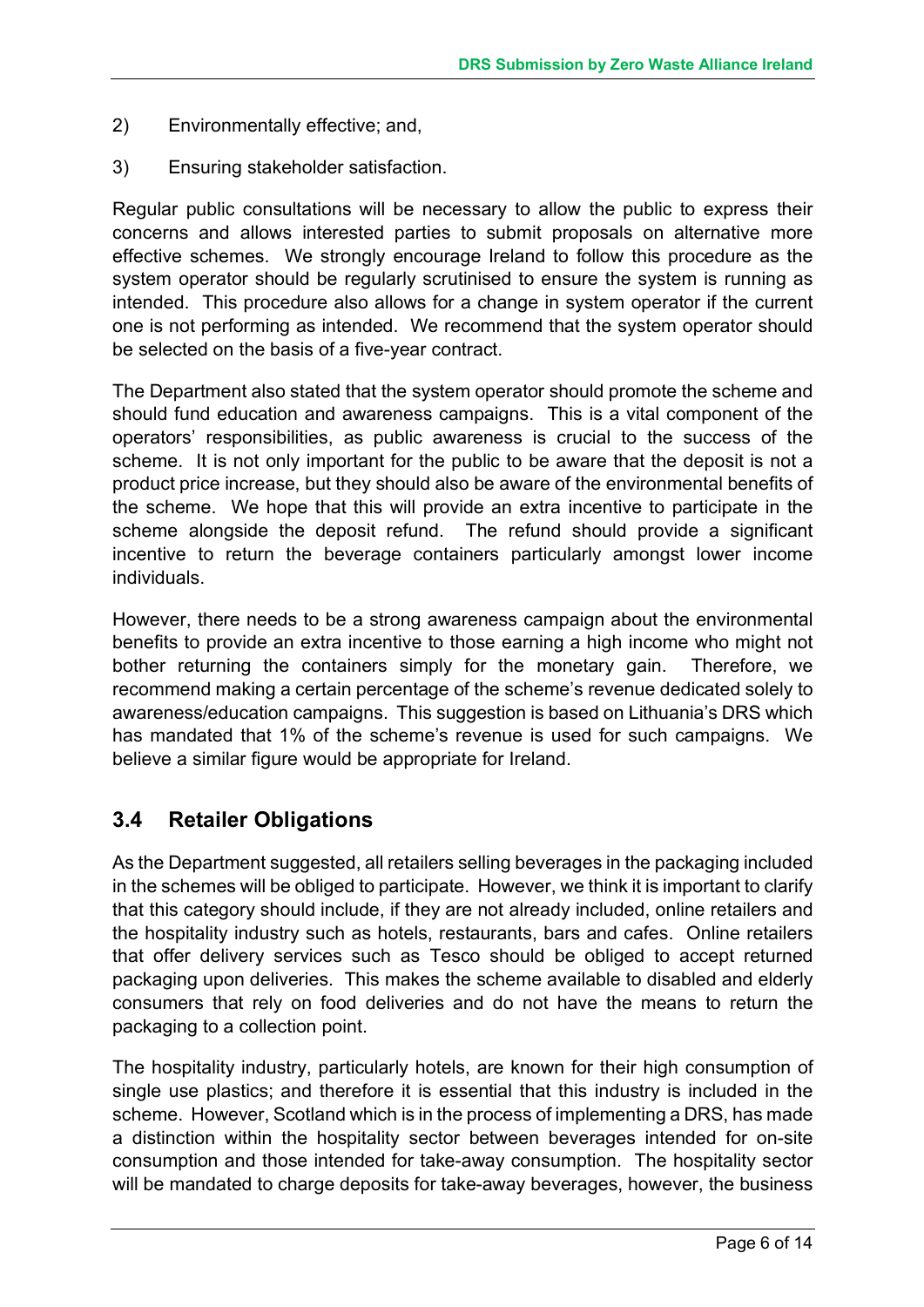owners can choose if they would like to charge a deposit for on-site consumption beverages, as the packaging is not expected to leave the premises. This option is particularly convenient for businesses which may frequently experience a rush of customers such as busy restaurants and bars. We suggest allowing this option in Ireland as we believe it would allow the DRS to be more readily adopted by the hospitality industry.

As previously mentioned, smaller retailers will find it more difficult to operate collection points given their restrictions on floor space and staff. Small retailers in Lithuania particularly in rural areas often collaborate and can request assistance from the system operator to provide Reverse Vending Machines (RVMs) in a kiosk usually on the street. Given the large portion of the Irish population that live in rural areas we strongly encourage that this solution is available to Irish retailers.

Lithuania has also made it obligatory for any retailers participating in the scheme to provide written information about the DRS on a minimum A3 size poster and to display it in a visible location within their store. That is an excellent way to inform members of the public, and we recommend that Irish retailers should also be obliged to provide this resource as they will be the forefront of the DRS for consumers.

#### **3.5 The Deposit**

ZWAI strongly disagrees with the Department's decision to have increasing deposit values with increasing volume of product. As previously mentioned, one of the main objectives of the DRS should be to reduce the amount of polyethylene terephthalate (PET), aluminium and glass beverage containers littering the environment. The deposit value should **not** be based on encouraging overconsumption and the purchasing of greater quantities of packaged goods as the Department has suggested.

The aim of the DRS should be to collect as much packaging as possible by encouraging consumers to dispose of their waste responsibly and **not** by encouraging them to buy more which would increase the amount of packaging going through the system. The Department's preferred approach unfortunately suggests that the intention of the scheme is to simply capture as much packaging as possible in order to meet the single use plastics directive targets rather than offering a workable solution to a pressing environmental and social issue. This is particularly distressing considering one of the objectives of Ireland's national "**Waste Action Plan for a Circular Economy**", quoting minister Eamon Ryan is to '*prevent waste arising in the first place'.* 

The waste action plan for a circular economy also reveals that Ireland generates more plastic packaging per capita than all other EU member states. Therefore, it is critical that the Department adjusts the priorities and agenda of the DRS. Following the waste action plans intentions to set waste reduction targets, consumers **should be** encouraged to purchase products in bulk rather than repetitively repurchasing smaller quantities that require more packaging. Therefore, we strongly urge the Department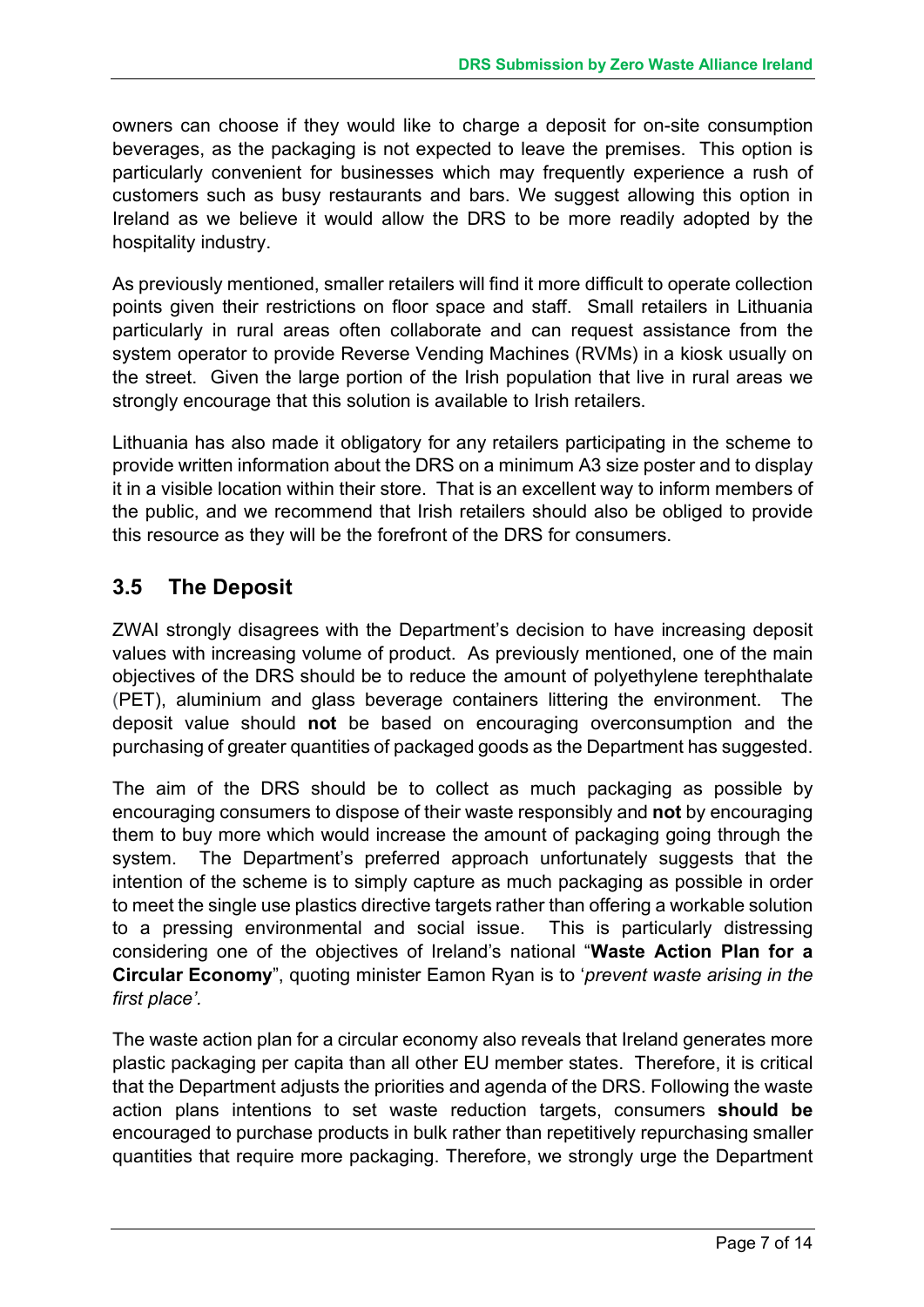to reconsider their decision and to alternatively introduce, either a flat rate deposit or a variable deposit that decreases in value as the volume of product increases.

#### **3.6 Pick-up Locations**

As well as retailers offering collection points, we believe that other public spaces such as music venues, transport hubs and universities should also be considered as suitable collection points. The Department has stated that it will be the responsibility of the system operator to choose suitable locations, but we feel it is important that members of the public should also be able to propose and make recommendations for collection points and pick-up locations.

A reverse vending machine along with a 'return and reward' scheme for PET beverage packaging has already been piloted in Carrickmacross, County Monaghan. This was a hugely successful project accomplished by volunteers from the Carrickmacross Tidy Towns Committee.

This scheme should be viewed as a precursor for the proposed nationwide DRS as many useful lessons can be learned from their success. Several members of the Tidy Towns Committee suggested to us that, based on their observations of public members using the RVM, not only is the geographic location of a RVM important, but the placement within a retailer is also crucial.

They suggested that the RVMs should be placed in an open space such as a foyer and at the front of the store where possible. They also recommended placing the RVM close to a stairs or elevator in retailers with more than one floor. They highlighted the importance of accessibility and convenience to the consumers as they observed consumers approaching the machine with bags of packaging.

We therefore recommend that the Irish DRS should introduce mandatory convenience regulations such as the one which Lithuania has implemented; ensuring that collection points are no further than 150 metres from the retailer. It is critical that basic convenience standards are met so consumers are not discouraged from returning their packaging.

Sweden and Denmark have introduced a smart solution that both reduces the level of DRS packaging in public mixed waste bins and aids bottle collectors. Sweden has attached a 'holding tube' to public mixed waste bins and Denmark have attached a 'Deposit shelf'. Both designs act as holding areas for DRS packaging, this encourages "on-the-go" consumers who would not go out of their way to access a collection point, to still separate the DRS packaging rather than discarding it into a mixed waste bin.

The packaging in the holding areas is **not** collected by the system operator; and, as the tube or shelf remains open, the discarded packaging is easily accessible to bottle collectors who wish to return the packaging to redeem the deposit for themselves. The holding area does not need to be large as demonstrated by Sweden and Denmark, as the bottles do not remain in the holding areas for long. This solution is effective at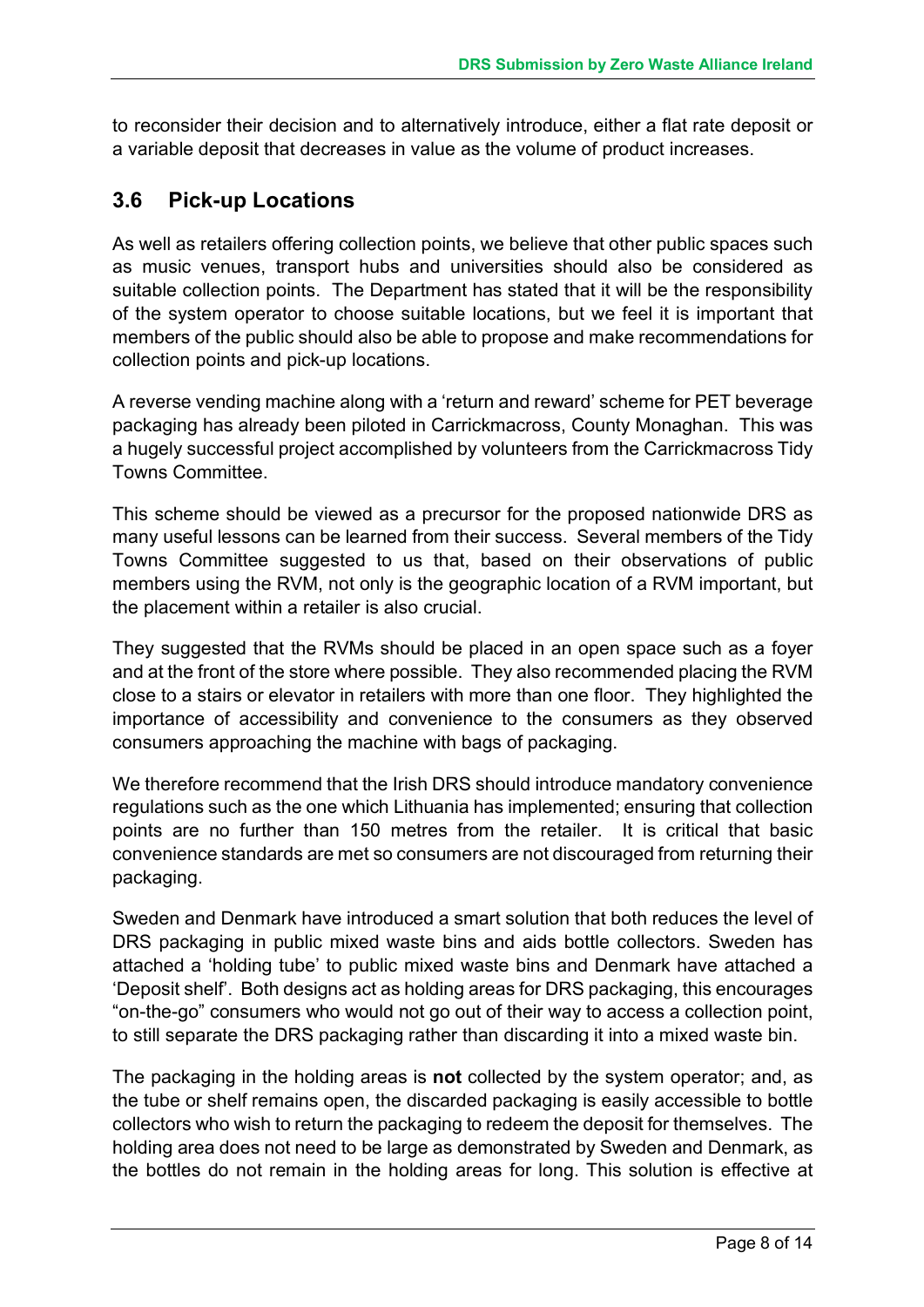securing higher return rates and encourages those who are willing, to return DRS packaging on behalf of those who are not. This is a clever addition to a DRS and we recommend that Ireland seriously considers implementing a similar system.

Sweden also provides mobile collection points for special events such as festivals and funfairs as well as encouraging community groups such as scouts, sports clubs and charities to arrange collection events of DRS packaging, who can use the refunds to finance their activities. This would work well in an Irish context and expand the collection scope of the scheme.

#### **3.7 Collection and Recycling**

ZWAI strongly urges that the beverage containers in the scheme are collected and sorted by the system operator and should be genuinely recycled within Ireland, and not exported to Asian countries, or fragmented for incorporation into Refuse Derived Fuel.

In most EU Member States the collection of discarded materials or waste is the responsibility of local governments, municipalities or a publicly owned company; while in Ireland the collection and further use or disposal of discarded materials or waste has been handed over to privately owned firms. Therefore, it is the case that the Irish Government has handed control of all our discarded materials to the "waste industry", with the result that the State has lost control over waste, as pointed out in the recent report by the Competition and Consumer Protection Commission (CCPC).

This has resulted in the management of our waste becoming a profit-driven industry, with multiple companies "competing" against each other, though there is no real competition, as pointed out by the CCPC. We question whether the intentions of these individual companies are to efficiently and sustainably manage waste or to yield the highest profit margin possible – and in our experience, the latter is most likely. Therefore, to ensure transparency and remove the possibility of corruption we advise that the system operator should handle the collection and sorting of the material ,as although it will be privately owned it will not be driven by profit.

We also advise that the collected DRS material should follow the proximity principle and be recycled within Ireland. Ireland relies too heavily on the exportation of waste rather than local management; for example, it was estimated in the Waste Action Plan for a Circular Economy that 9.5 million tonnes of Irish waste was exported in 2020. This is not an ethical solution as control over exported waste is lost and unfortunately as highlighted by the waste action plan most of it is '*lost overseas or dumped in third countries with less robust social or environmental protections in place'*. It is neither a sustainable or a reliable solution as the waste action plan also admits it '*leaves the state potentially exposed If there are external shocks to the export market beyond our control'.*

The Government argues in the waste action plan that Ireland '*does not produce enough material to support a viable recycling industry'.* However, if we consider a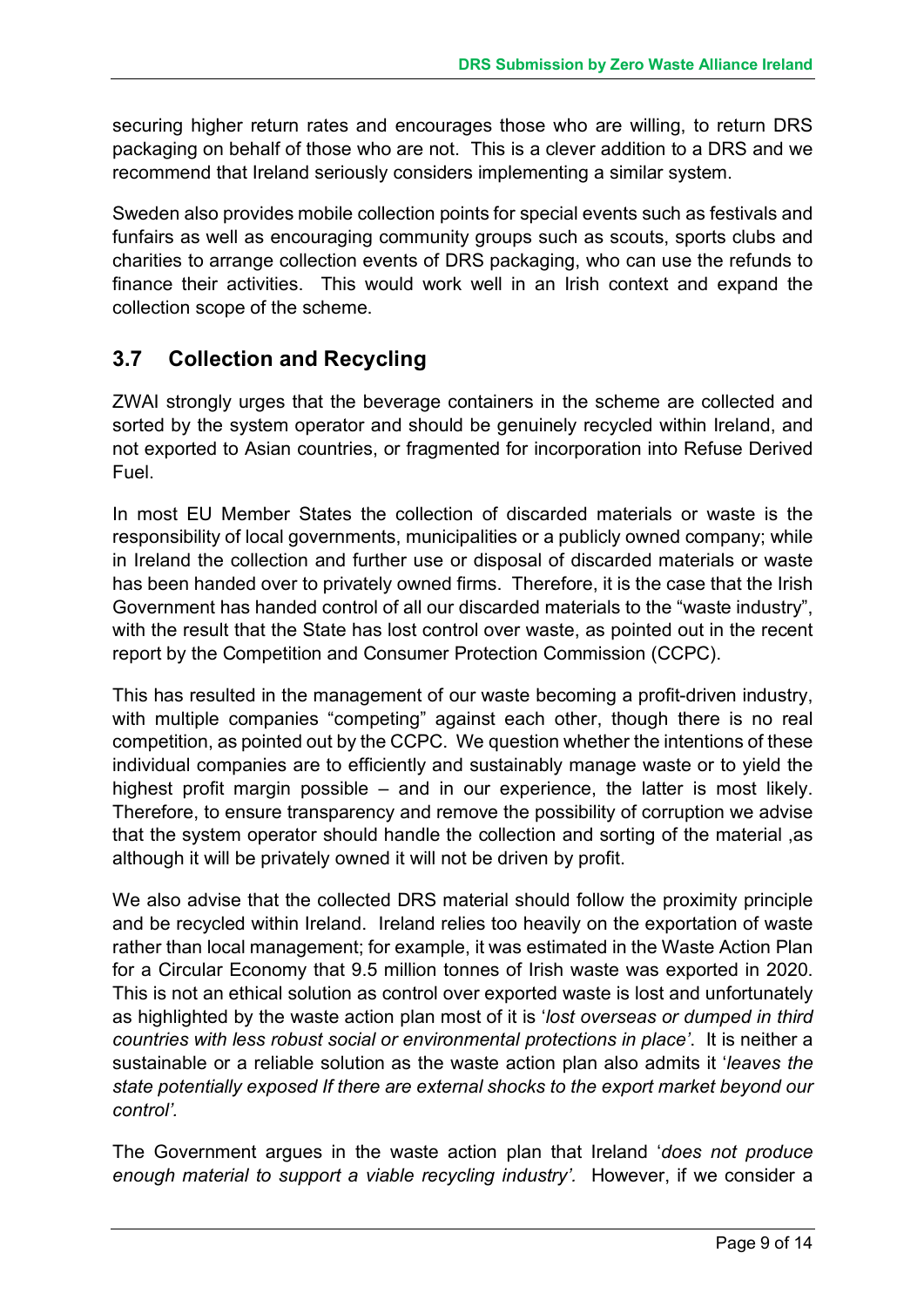report produced by Eunomia in 2019, the final destination of PET beverage bottles and aluminium beverage cans that are placed on the Irish market annually are revealed:

|                                       | <b>PET Beverage Bottles</b> | Aluminium Beverage Cans |  |  |
|---------------------------------------|-----------------------------|-------------------------|--|--|
| <b>Energy Recovery</b>                | 49%                         | 25.9%                   |  |  |
| Landfill                              | 5%                          | 3%                      |  |  |
| Recycled                              | 43.9%                       | 69.4%                   |  |  |
| Littered                              | 1.6%                        | 1.6%                    |  |  |
| Loss of material at re-<br>processors | 0.5%                        | 0.1%                    |  |  |

Surprisingly, more PET beverage bottles were incinerated than recycled, this is a very disappointing statistic considering PET plastic is the most widely recyclable plastic in the world. The same can be said for aluminium, although the incineration figures are lower, they are still quite disheartening as aluminium metal can be endlessly reprocessed and reformed.

Perhaps Ireland would be able to 'support a viable recycling industry' if it stopped incinerating recyclable material and re-processed it instead. As the DRS will significantly increase separation, cleanliness and littering of PET beverage bottles and aluminium beverage cans there is expected to be more than enough material available to justify their re-processing within Ireland.

In an interview with Shabra Recycling in County Monaghan, a representative of this company regretfully admitted that within the recyclable material they receive from the Irish waste industry only about 40-60% is useable. This is due to poor separation and high contamination levels. On the other hand, Shabra Recycling was able to successfully reprocess the PET beverage containers collected from the Carrickmacross RVM, where 100% of the material is usable.

Shabra Recycling also sells 95% of the reprocessed PET back into the Irish market, where it is used by another company to make plastic trays for meat products. Those trays are then sold to one or more of several meat packing companies, with the result that some of the PET arrives back on a supermarket shelf in Carrickmacross – truly an example of real recycling and the Circular Economy, confirming that a DRS in Ireland should significantly decrease the percentage of potentially recyclable material that is lost to contamination and poor sorting.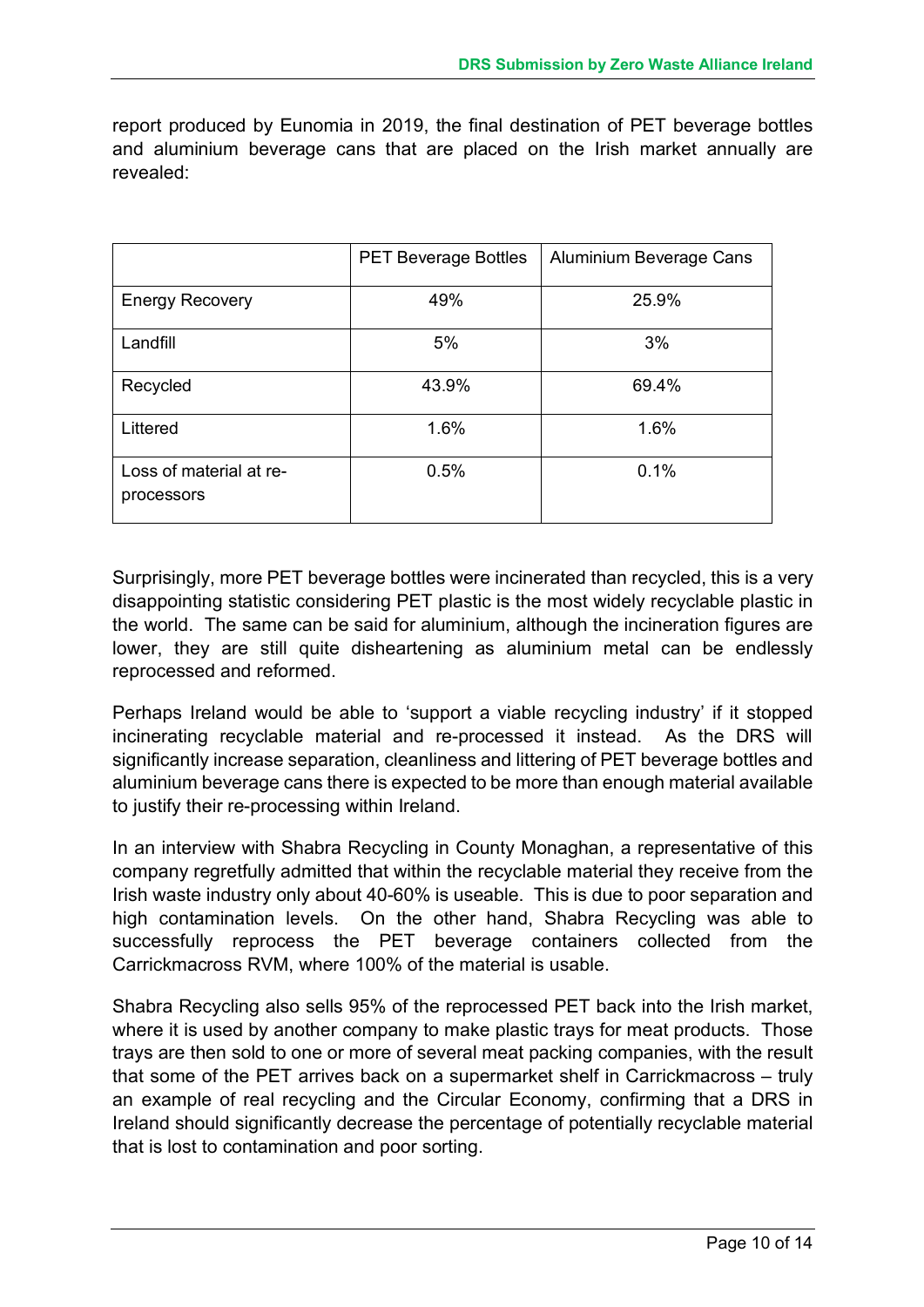As 'supporting the development of indigenous treatment capacity' and 'national economic recovery' is part of the 2020 waste action plan for a circular economy, we suggest allowing Shabra recycling to reprocess the PET beverage containers collected from the scheme. They are the only Irish company to recycle PET and have confirmed they will have the capacity to handle the expected volumes.

Regarding aluminium, we encourage the development of an aluminium recycling plant within Ireland. As previously mentioned, the amount of available material will significantly increase following the implementation of the DRS and given the high value and endless reprocessing properties of aluminium, we believe this to be a viable option. This will not only 'support the development of indigenous treatment capacity' it will create new employment opportunities in Ireland in a time where they are so desperately needed.

To summarise, we would like to stress that the collected packaging should be recycled and resold within Ireland, promoting a local or national circular economy. We propose mandating a fixed percent of the reprocessed material to be sold internally in the Irish market to ensure this is accomplished. We stress the importance of full transparency throughout every step of the DRS. It is time Ireland started fulfilling its commitments laid out in the waste action plan, and began investing into developing better recycling facilities.

#### **3.8 Supervision**

The Department has not clarified the level of supervision that will be maintained over the system operator's activities. As the system operator will be privately owned and industry led, we believe it is extremely important that an appropriately high level of supervision and monitoring is put in place. It is understood that the Department of the Environment, Climate & Communications will be the responsible authority for determining regulations regarding the DRS, and that the EPA will be the supervisory authority ensuring compliance with regulations.

However, we strongly suggest an extra level of supervision such as that which Estonia has in place. Estonia has a specific packaging committee which acts as an advisory board to the responsible minister. The committee is made up of representatives from local government, the consumer protection board, **environmental organisations** [our emphasis], the tax and customs board, professional associations of waste handlers and the EPA. The committee reviews the written reports, data and the activities surrounding the DRS on a yearly basis and submits their opinions and concerns to the minister. We strongly believe such a committee would be useful in an Irish context to ensure that the objectives of the scheme are met and that the system operator is held accountable.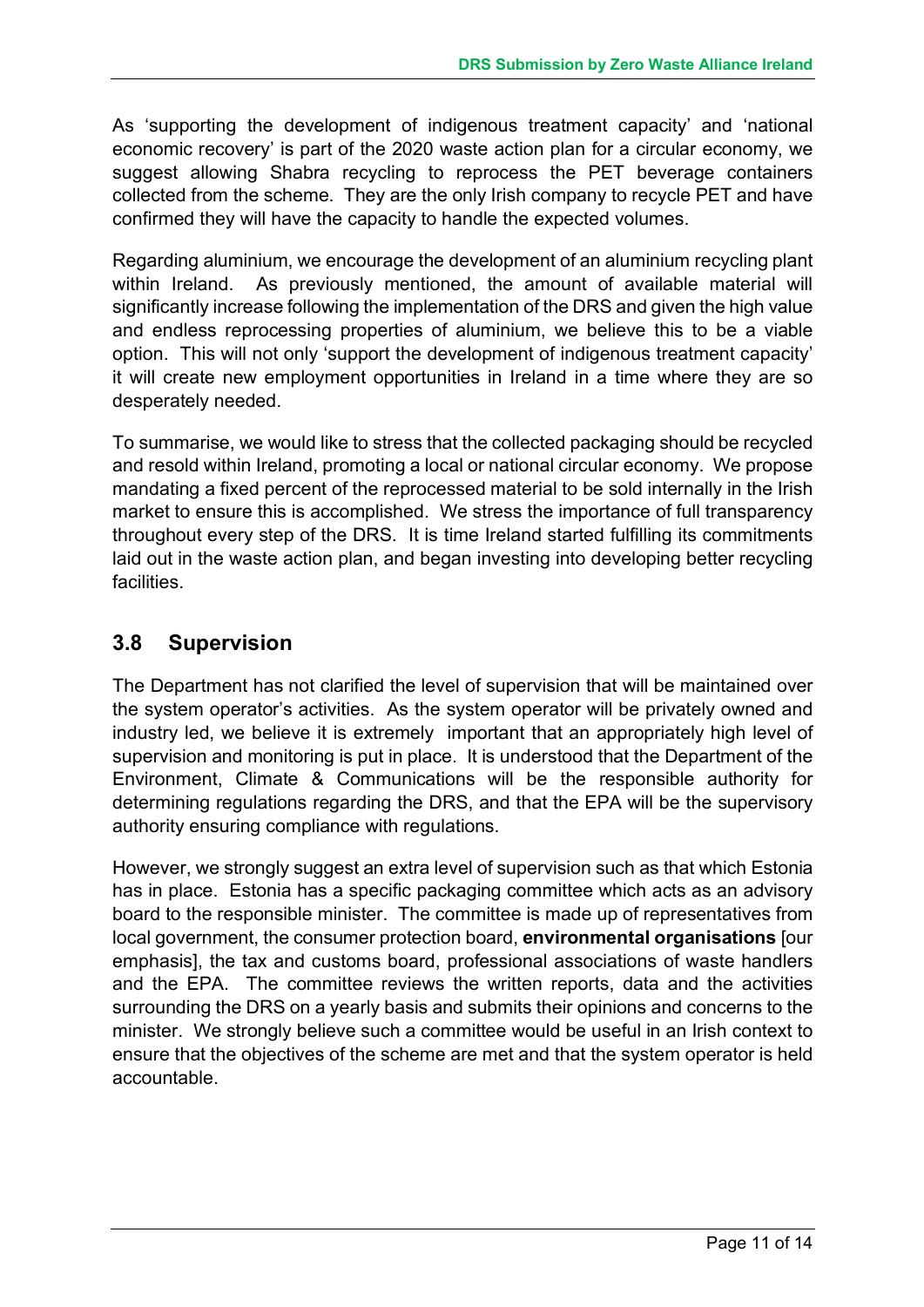#### **3.9 All-Ireland Approach**

ZWAI strongly recommends an all-Ireland approach for the DRS; including the North of Ireland in the scheme. As the island of Ireland is classified as one customs area within the European Union Single Market, and the activities of production, distributing and consumption are integrated between the North of Ireland and the Republic of Ireland, it would be extremely complicated to have separate schemes. Furthermore, having two separate schemes would frustrate the purpose of the scheme.

If a DRS were to be implemented only in the Republic of Ireland it would be difficult to prevent fraud and free riders from crossing the border to obtain a refund on a beverage container on which they did not pay a deposit. This could significantly affect the funding of the scheme as the deposit return loop will be broken.

It is therefore strongly recommended that a single All-Ireland approach and policy is needed to ensure an efficient system of collection, processing and fraud prevention. Labelling must be similar North and South, while RVMs in both parts of the country should be programmed to recognise containers from either jurisdiction.

### **4. LEGISLATIVE FRAMEWORK**

#### **4.1 Preliminary and General**

The scope of the items and materials included in the scheme need to be clearly defined in the legislation; and, in the case of plastic bottles, perhaps maximum measurements of the bottles as well as their capacity should also be specified (e.g. Max 30cm tall), this will avoid confusion for vendors providing the machines. The same should be done for other items/materials included in the scheme.

Also if certain types of containers/materials that could fit in these categories are to be excluded then these would need to be listed as well. Also for excluded items/materials; the exact criteria for the excluded items needs to be detailed in the legislation to provide clarity to those taking part in the scheme.

There should be a power conferred on the Minister to vary these lists and definitions via means of a statutory instrument (in case the list or definitions need to be changed quickly).

#### **4.2 Producers Responsibility**

There would need to be a maintained list of such producers to ensure compliance with the scheme. Ideally this list would be published annually like the list of charities are published.

A minimum threshold of turnover could be used to determine who are obliged to apply for the scheme. This threshold should be alterable via statutory instrument.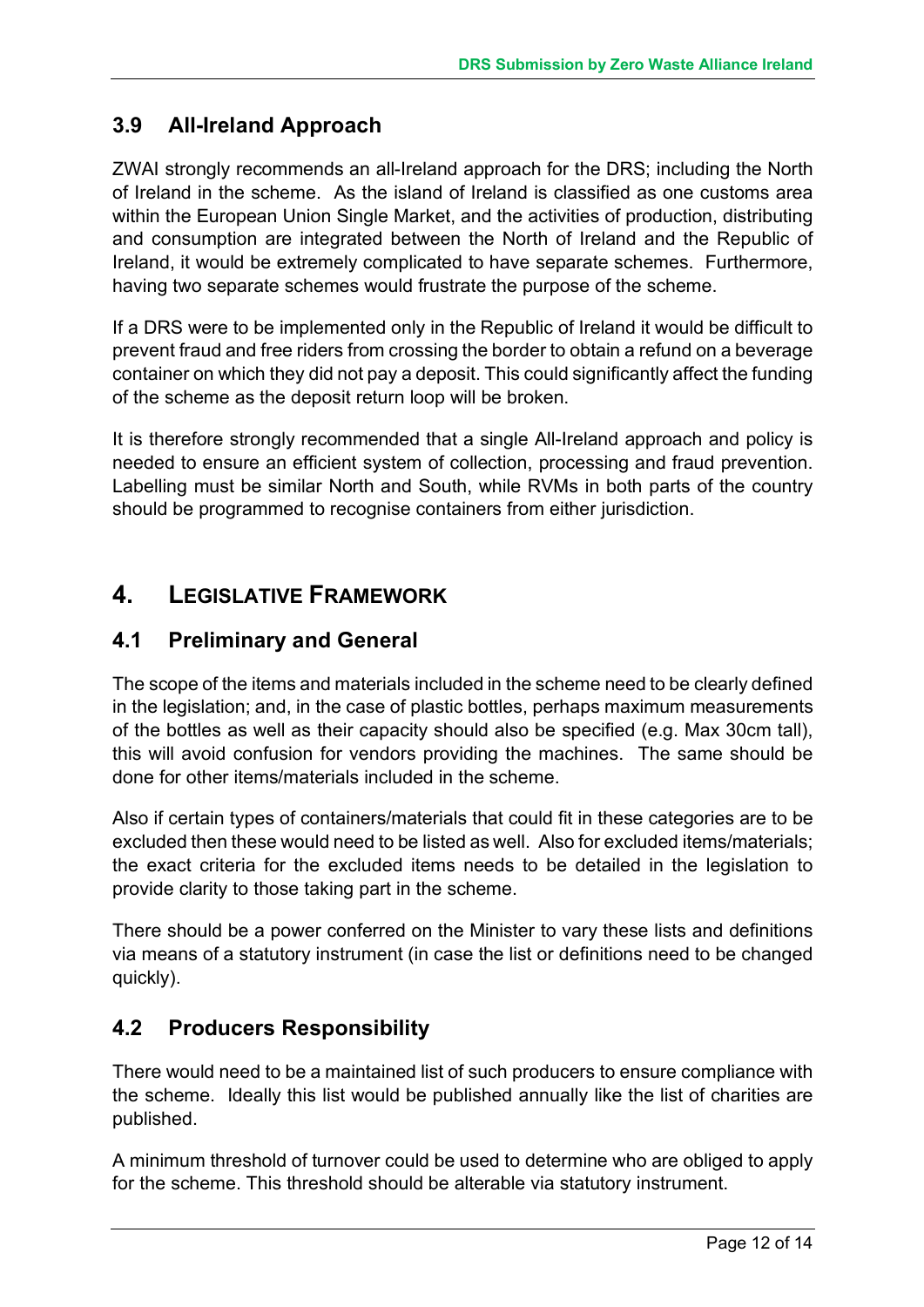There should also be a nominal annual fee for participation in the scheme, and failure to pay this fee annually should prompt a review of the producer's membership of the scheme.

#### **4.3 Approved Body**

If a single central approved body is to be used then their approval should be on a time limited basis so that there is scope to change or alter the terms after 5 years.

The prospective operators plans should be openly published before they are allowed to operate the scheme by the Minister.

Strict rules should be placed in the legislation of how the recovered material is dealt with (i.e. is it properly recycled).

When approval is granted; the Minister should have the power to add conditions and these should be published online (similar to an environmental license) for transparency.

The Environmental Protection Agency should also have the power to suspend or revoke approval of an operator.

#### **4.4 Functions and Powers of the Approved Body (System Operator)**

The EPA should have the power to override any decisions or extra obligations that are enacted by the approved body.

The operator should provide an online tool for registering for the scheme and the list of registered producers and retailers should be available online to the public.

The membership of the scheme should be reviewed on a regular basis by the operator (possibly every 4 to 5 years).

#### **4.5 Retailer Obligations**

A minimum sales threshold and sales area size should be used to determine if a retailer is obliged to apply for the scheme whether by getting a Reverse Vending machine or other methods (a minimum size of 200m<sup>2</sup> was used in Croatia).

#### **4.6 Deposit**

The total amount paid out should be published annually, preferably with a breakdown of locations.

Also a breakdown of the materials recycled should be published, preferably with a breakdown of locations.